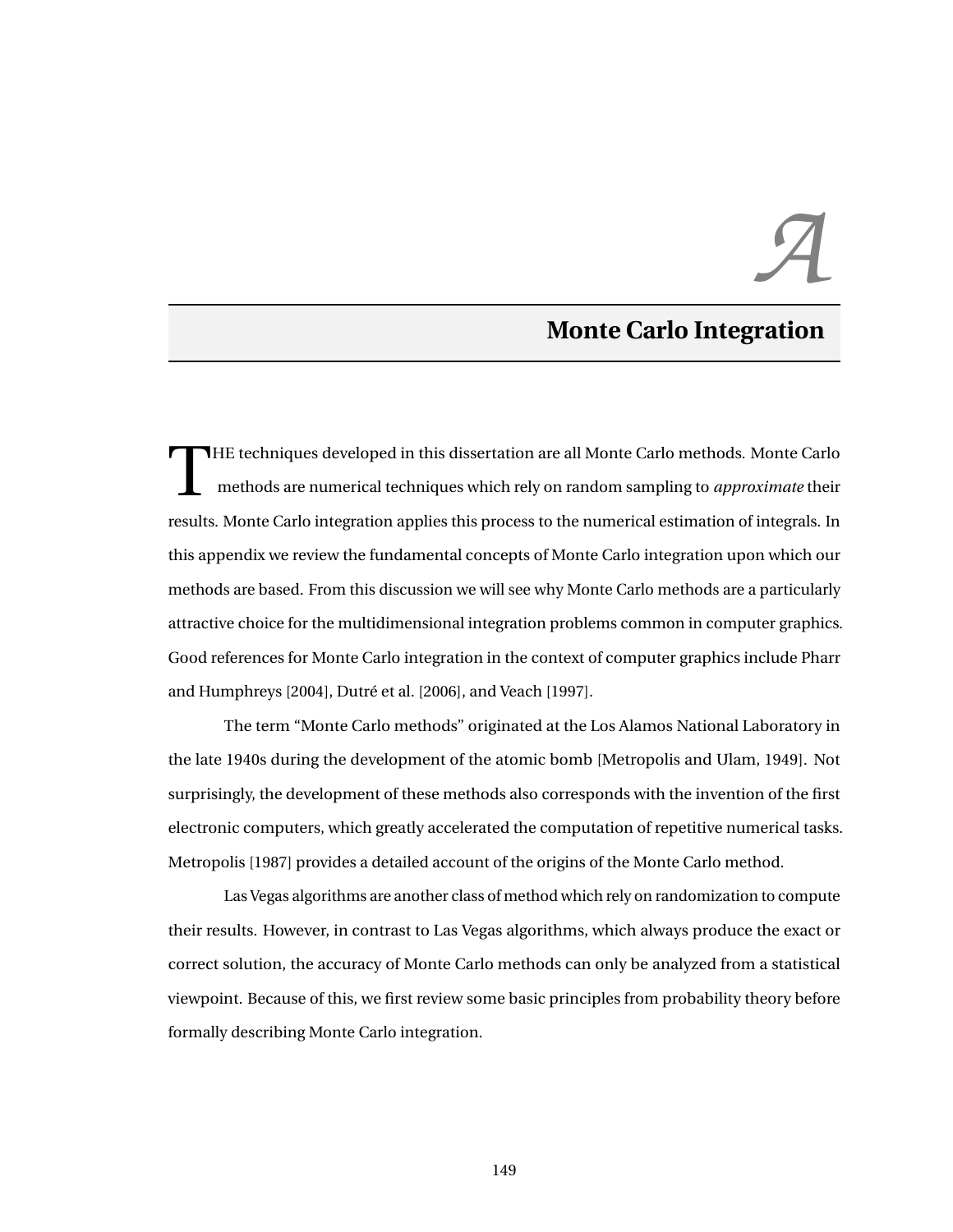# **A.1 Probability Background**

In order to define Monte Carlo integration, we start by reviewing some basic ideas from probability.

### **A.1.1 Random Variables**

A *random variable X* is a function that maps outcomes of a random process to numbers. A random variable can be either discrete (e.g., the roll of a six-sided die where a fixed set of outcomes is possible,  $X = \{1, 2, 3, 4, 5, 6\}$ , or continuous (e.g., a person's height, which can take on real values R). In computer graphics we more commonly deal with continuous random variables which take on values over ranges of continuous domains (e.g., the real numbers  $\mathbb R$  or the sphere of directions Ω).

### **A.1.2 Cumulative Distributions and Density Functions**

The *cumulative distribution function*, or CDF, of a random variable *X* is the probability that a value chosen from the variable's distribution is less than or equal to some thresold *x*:

$$
cdf(x) = Pr\{X \le x\}.
$$
\n(A.1)

The corresponding *probability density function*, or PDF, is the derivative of the CDF:

$$
pdf(x) = \frac{d}{dx}cdf(x).
$$
\n(A.2)

CDFs are always monotonically increasing, which means that the PDF is always non-negative. An important relationship arises from the above two equations, which allows us to compute the probability that a random variable lies within an interval:

$$
Pr\{a \le X \le b\} = \int_{a}^{b} pdf(x) dx.
$$
 (A.3)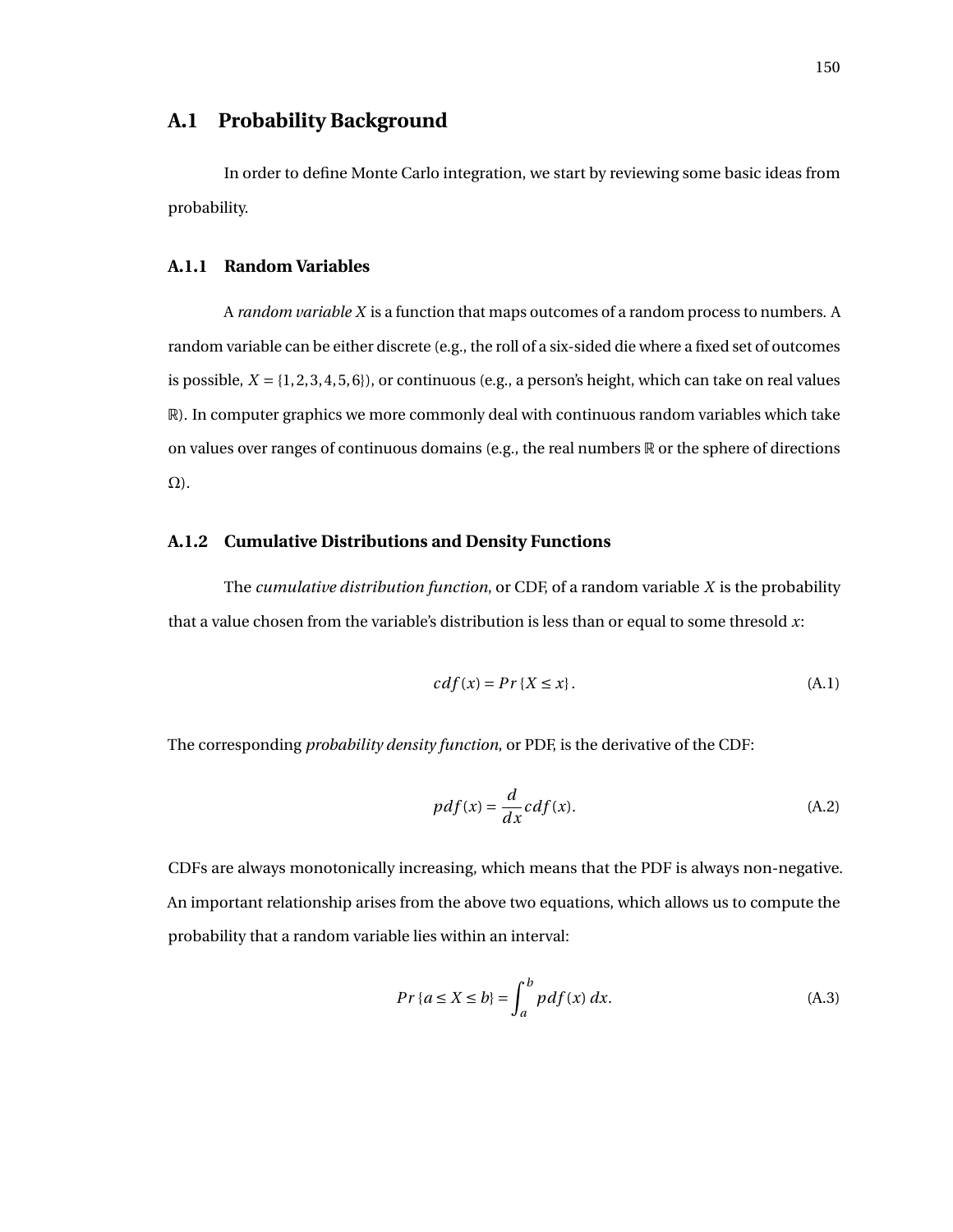From this expression it is clear that the PDF must always integrate to one over the full extent of its domain.

## **A.1.3 Expected Values and Variance**

The *expected value* or *expectation* of a random variable  $Y = f(X)$  over a domain  $\mu(x)$  is defined as

<span id="page-2-2"></span>
$$
E[Y] = \int_{\mu(x)} f(x) p df(x) d\mu(x), \qquad (A.4)
$$

while its *variance* is

$$
\sigma^{2}[Y] = E[(Y - E[Y])^{2}], \tag{A.5}
$$

where *σ*, the *standard deviation*, is the square root of the variance. From these definitions it is easy to show that for any constant *a*,

<span id="page-2-1"></span>
$$
E[aY] = aE[Y],\tag{A.6}
$$

$$
\sigma^2[a\ Y] = a^2 \sigma^2[Y].\tag{A.7}
$$

Furthermore, the expected value of a sum of random variables  $Y_i$  is the sum of their expected values:

<span id="page-2-0"></span>
$$
E\left[\sum_{i} Y_{i}\right] = \sum_{i} E[Y_{i}].
$$
\n(A.8)

From these properties it is possible to derive a simpler expression for the variance:

$$
\sigma^{2}[Y] = E[Y^{2}] - E[Y]^{2}.
$$
 (A.9)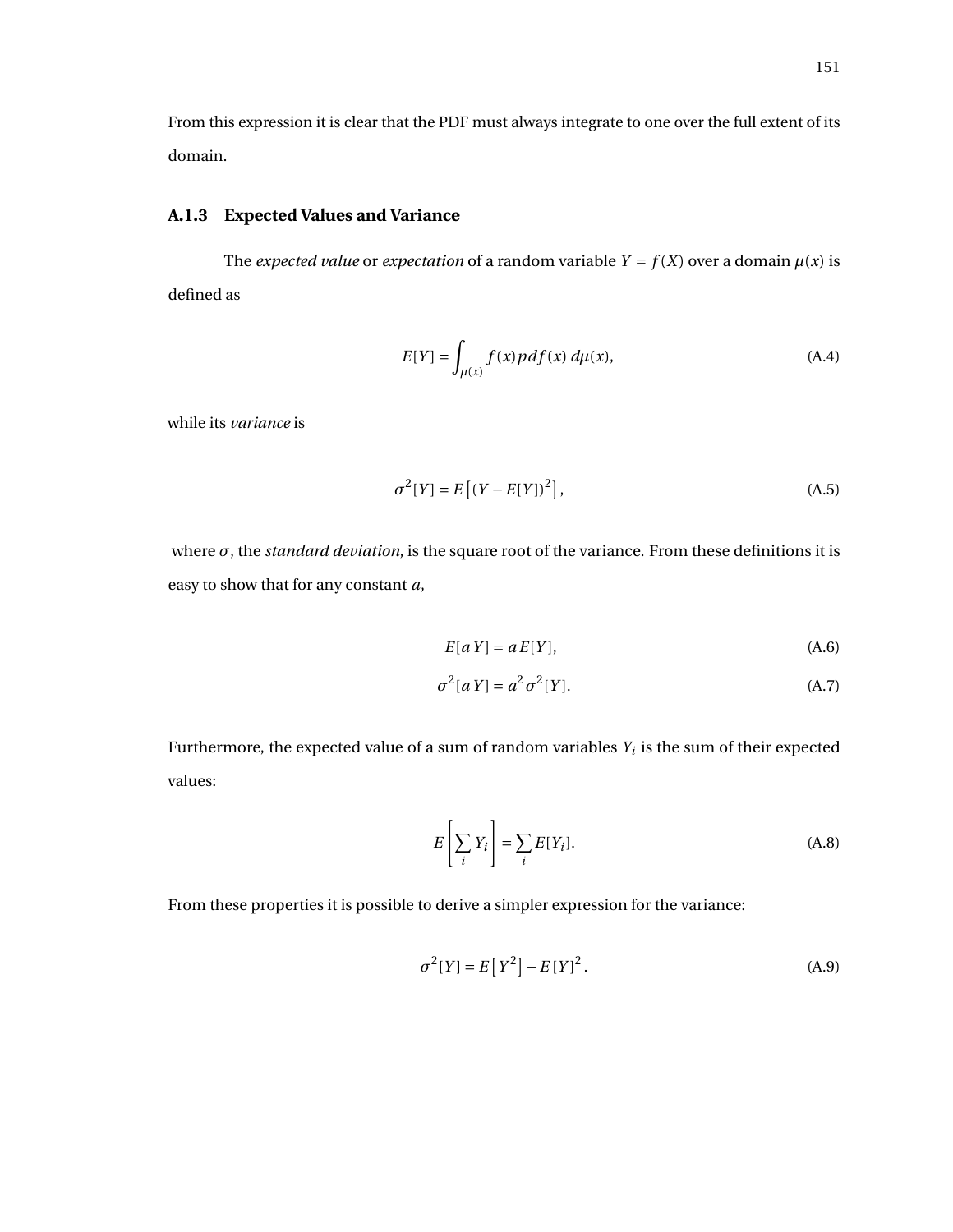Additionally, if the random variables are *uncorrelated*, a summation property also holds for the variance $^{\rm l}$ :

<span id="page-3-2"></span>
$$
\sigma^2 \left[ \sum_i Y_i \right] = \sum_i \sigma^2 [Y_i]. \tag{A.10}
$$

# **A.2 The Monte Carlo Estimator**

**The Basic Estimator.** Monte Carlo integration uses random sampling of a function to numerically compute an estimate of its integral. Suppose that we want to integrate the one-dimensional function  $f(x)$  from  $a$  to  $b$ :

<span id="page-3-1"></span>
$$
F = \int_{a}^{b} f(x) dx.
$$
 (A.11)

We can approximate this integral by averaging samples of the function *f* at uniform random points within the interval. Given a set of *N* uniform random variables  $X_i \in [a, b)$  with a corresponding PDF of  $1/(b - a)$ , the Monte Carlo estimator for computing *F* is

$$
\langle F^N \rangle = (b-a) \frac{1}{N-1} \sum_{i=0}^N f(X_i), \tag{A.12}
$$

The random variable  $X_i \in [a, b)$  can be constructed by warping a canonical random number uniformly distributed between zero and one,  $\xi_i \in [0,1)$ :

<span id="page-3-3"></span>
$$
X_i = a + \xi_i (b - a). \tag{A.13}
$$

Using this construction, we can expand the estimator to:

$$
\langle F^N \rangle = (b-a) \frac{1}{N} \sum_{i=0}^{N-1} f(a+\xi_i(b-a)). \tag{A.14}
$$

<span id="page-3-0"></span><sup>1</sup>This property is often made with the stronger condition that the variables are *independent*; however, it suffices for them to be uncorrelated.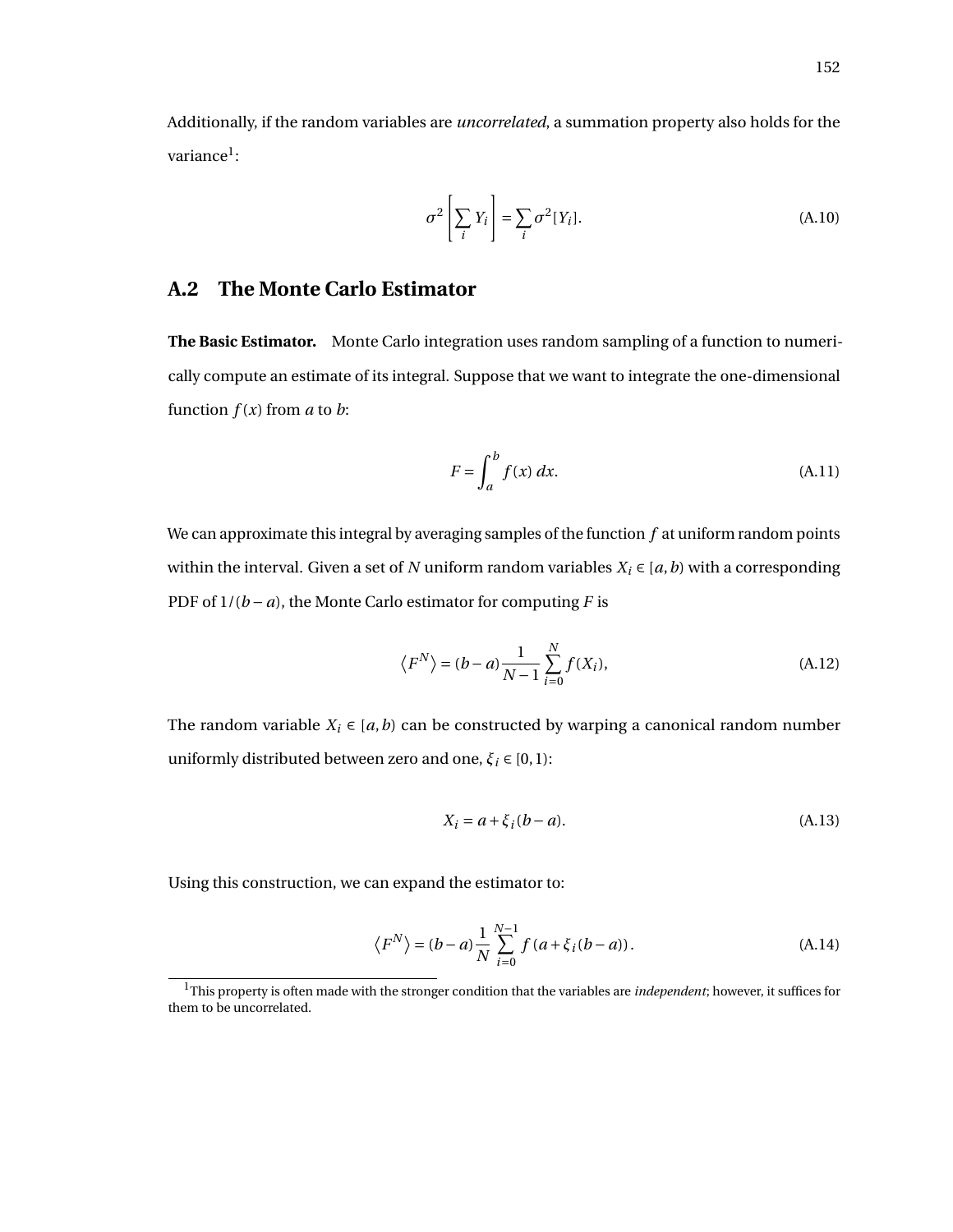Since  $\langle F^N\rangle$  is a function of  $X_i$ , it is itself a random variable. We use this notation to clarify that  $\langle F^N \rangle$  is an approximation of *F* using *N* samples.

Intuitively, the Monte Carlo estimator in Equation [A.12](#page-3-1) computes the mean value of the function  $f(x)$  over the interval  $a$  to  $b$ , and then multiplies this mean by the length of the interval  $(b - a)$ . By moving  $(b - a)$  into the summation, the estimator can be thought of as choosing a height at a random evaluation of the function and averaging a set of rectangular areas computed by multiplying this height by the interval length (*b* − *a*). These two interpretations are illustrated in Figure [A.1.](#page-5-0)

### **A.2.1 Expected Value and Convergence**

It is easy to show that the expected value of  $\langle F^N \rangle$  is in fact  $F$ :

$$
E[\langle F^N \rangle] = E\left[ (b-a) \frac{1}{N} \sum_{i=0}^{N-1} f(X_i) \right],
$$
  
\n
$$
= (b-a) \frac{1}{N} \sum_{i=0}^{N-1} E[f(X_i)],
$$
 from Equations A.8 and A.6  
\n
$$
= (b-a) \frac{1}{N} \sum_{i=0}^{N-1} \int_a^b f(x) p df(x) dx,
$$
 from Equation A.4  
\n
$$
= \frac{1}{N} \sum_{i=0}^{N-1} \int_a^b f(x) dx,
$$
 since  $p df(x) = 1/(b-a)$   
\n
$$
= \int_a^b f(x) dx,
$$
  
\n
$$
= F.
$$
 (A.15)

Furthermore, as we increase the number of samples  $N$ , the estimator  $\langle F^N \rangle$  becomes a closer and closer approximation of *F*. Due to the *Strong Law of Large Numbers*, in the limit we can guarantee that we have the exact solution:

<span id="page-4-1"></span><span id="page-4-0"></span>
$$
Pr\left\{\lim_{N\to\infty}\left\langle F^N\right\rangle = F\right\} = 1.
$$
\n(A.16)

In practice we are interested in knowing just how quickly this estimate converges to a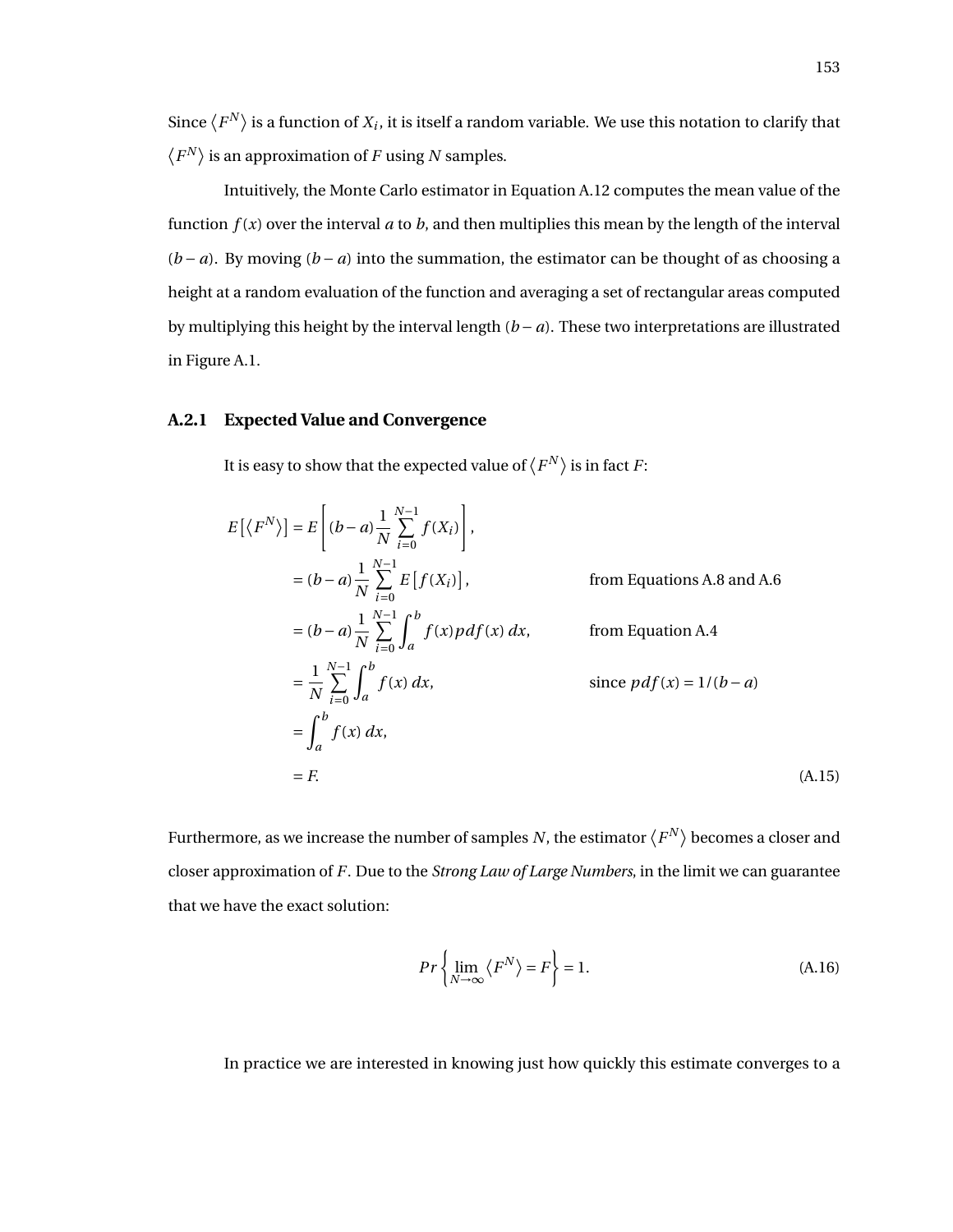<span id="page-5-0"></span>

Figure A.1: An illustration of the two interpretations of the basic Monte Carlo estimator in Equation [A.12](#page-3-1) using four samples: computing the mean value, or height, of the function and multiplying by the interval length (top), or computing the average of several rectangular areas (bottom).

sufficiently accurate solution. This can be analyzed by determining the *convergence rate* of the estimators variance. In the next section we will show that the standard deviation is proportional to:

$$
\sigma\left[\langle F^N \rangle\right] \propto \frac{1}{\sqrt{N}}.\tag{A.17}
$$

Unfortunately, this means that we must quadruple the number of samples in order to reduce the error by half!

Standard integration techniques exist which converge much faster in one dimension; however, these techniques suffer from the *curse of dimensionality*, where the convergence rate becomes *exponentially* worse with increased dimensions. The basic Monte Carlo estimator above can easily be extended to multiple dimensions, and, in contrast to deterministic quadrature techniques, the convergence rate for Monte Carlo is independent of the number of dimensions in the integral. This makes Monte Carlo integration the only practical technique for many high dimensional integration problems, such as those encountered when computing global illumination.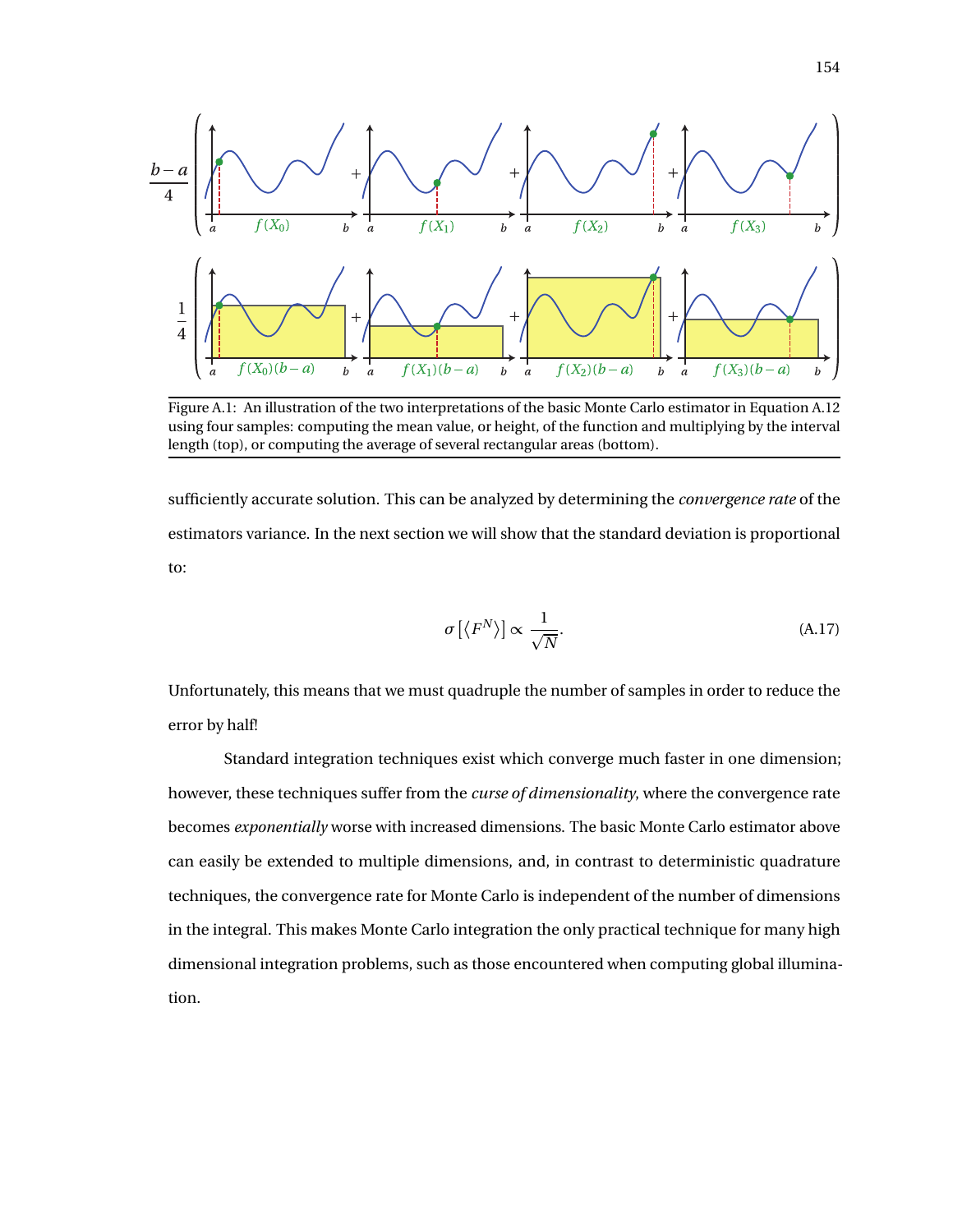### **A.2.2 Multidimensional Integration**

Monte Carlo integration can be generalized to use random variables drawn from arbitrary PDFs and to compute multidimensional integrals, such as

<span id="page-6-0"></span>
$$
F = \int_{\mu(x)} f(x) d\mu(x),\tag{A.18}
$$

with the following modification to Equation [A.12:](#page-3-1)

$$
\langle F^N \rangle = \frac{1}{N} \sum_{i=0}^{N-1} \frac{f(X_i)}{pdf(X_i)}.
$$
\n(A.19)

It is similarly easy to show that this generalized estimator also has the correct expected value:

<span id="page-6-1"></span>
$$
E\left[\langle F^N \rangle\right] = E\left[\frac{1}{N} \sum_{i=0}^{N-1} \frac{f(X_i)}{pdf(X_i)}\right],
$$
  
\n
$$
= \frac{1}{N} \sum_{i=0}^{N-1} E\left[\frac{f(X_i)}{pdf(X_i)}\right],
$$
  
\n
$$
= \frac{1}{N} \sum_{i=0}^{N-1} \int_{\Omega} \frac{f(x)}{pdf(x)} pdf(x) dx,
$$
  
\n
$$
= \frac{1}{N} \sum_{i=0}^{N-1} \int_{\Omega} f(x) dx,
$$
  
\n
$$
= \int_{\Omega} f(x) dx,
$$
  
\n
$$
= F.
$$
 (A.20)

In addition to the convergence rate, a secondary benefit of Monte Carlo integration over traditional numerical integration techniques is the ease of extending it to multiple dimensions. Deterministic quadrature techniques require using  $N^d$  samples for a  $d$ -dimensional integral. In contrast, Monte Carlo techniques provide the freedom of choosing any arbitrary number of samples. p

As mentioned previously, the Monte Carlo estimator has a constant *O*( *N*) convergence rate in any dimension. However, in many situations it is possible to do much better. The efficiency of Monte Carlo integration can be significantly improved using a variety of techniques, which we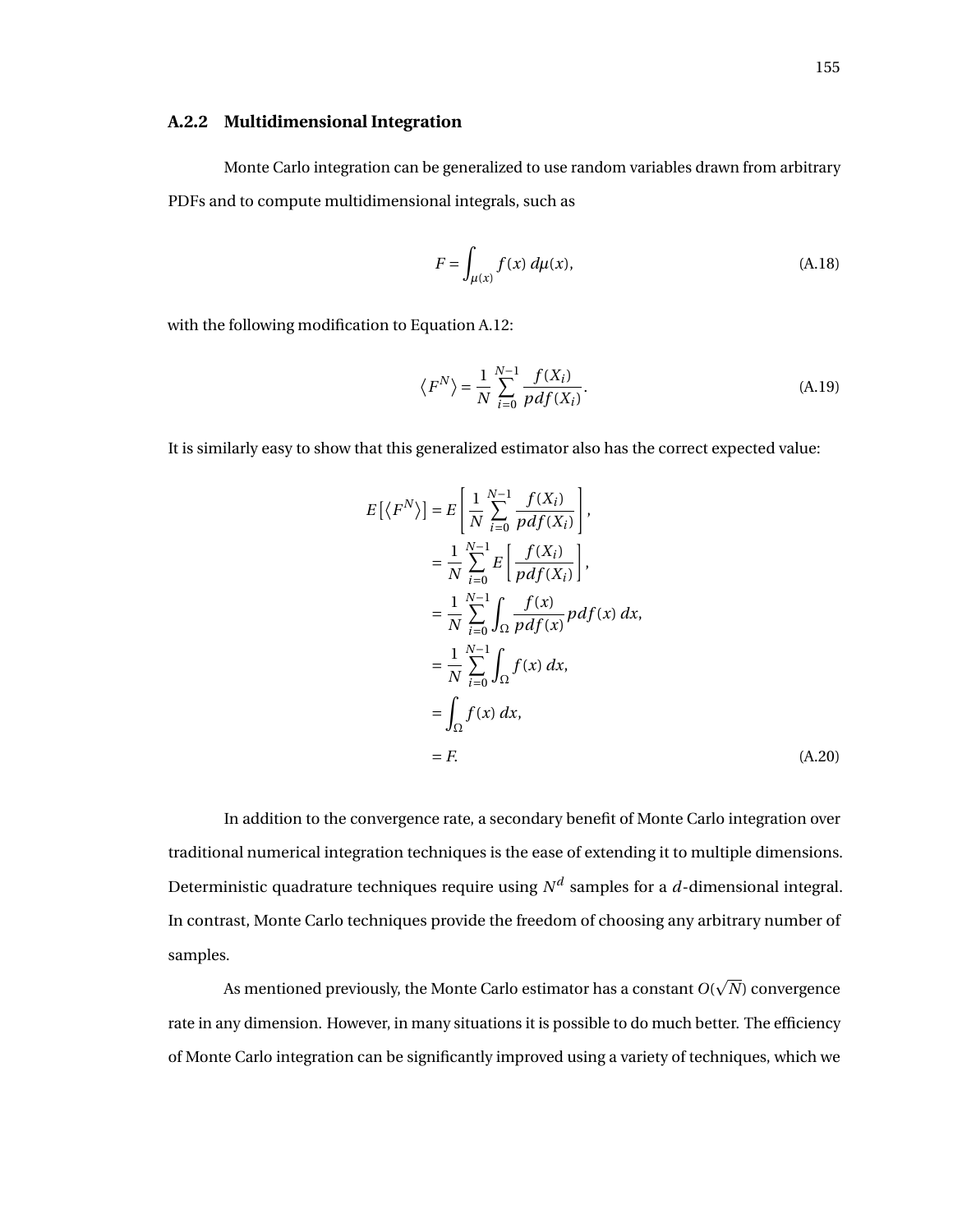discuss in the next section.

# **A.3 Variance Reduction**

**Sources of Variance.** In order to improve the quality of Monte Carlo integration we need to reduce variance. Since the samples in Monte Carlo integration are independent, using Equa-tion [A.10,](#page-3-2) the variance of  $\langle F^N \rangle$  can be simplified to:

$$
\sigma^2 \left[ \langle F^N \rangle \right] = \sigma^2 \left[ \frac{1}{N} \sum_{i=0}^{N-1} \frac{f(X_i)}{pdf(X_i)} \right]
$$
  
\n
$$
= \frac{1}{N^2} \sum_{i=0}^{N-1} \sigma^2 \left[ \frac{f(X_i)}{pdf(X_i)} \right]
$$
  
\n
$$
= \frac{1}{N^2} \sum_{i=0}^{N-1} \sigma^2 \left[ Y_i \right]
$$
  
\n
$$
= \frac{1}{N} \sigma^2 \left[ Y \right], \tag{A.21}
$$

and hence,

$$
\sigma\left[\left\langle F^N\right\rangle\right] = \frac{1}{\sqrt{N}}\sigma\left[Y\right],\tag{A.22}
$$

where  $Y_i = f(X_i)/pdf(X_i)$  and *Y* represents the evaluation of any specific  $Y_i$ , e.g.,  $Y = Y_1$ .

This derivation proves our earlier statement that the standard deviation converges with  $O(\sqrt{N})$ . Moreover, this expression shows that by reducing the variance of each  $Y_i$  we can reduce the overall variance of  $\langle F^N \rangle$ .

*Variance-reduction* techniques try to make each *Y<sup>i</sup>* as constant as possible in order to reduce the overall error of the estimator. A significant amount of research has been put into this area, leading to a number of complementary techniques. Most of these methods rely on exploiting some previous knowledge of the function being integrated.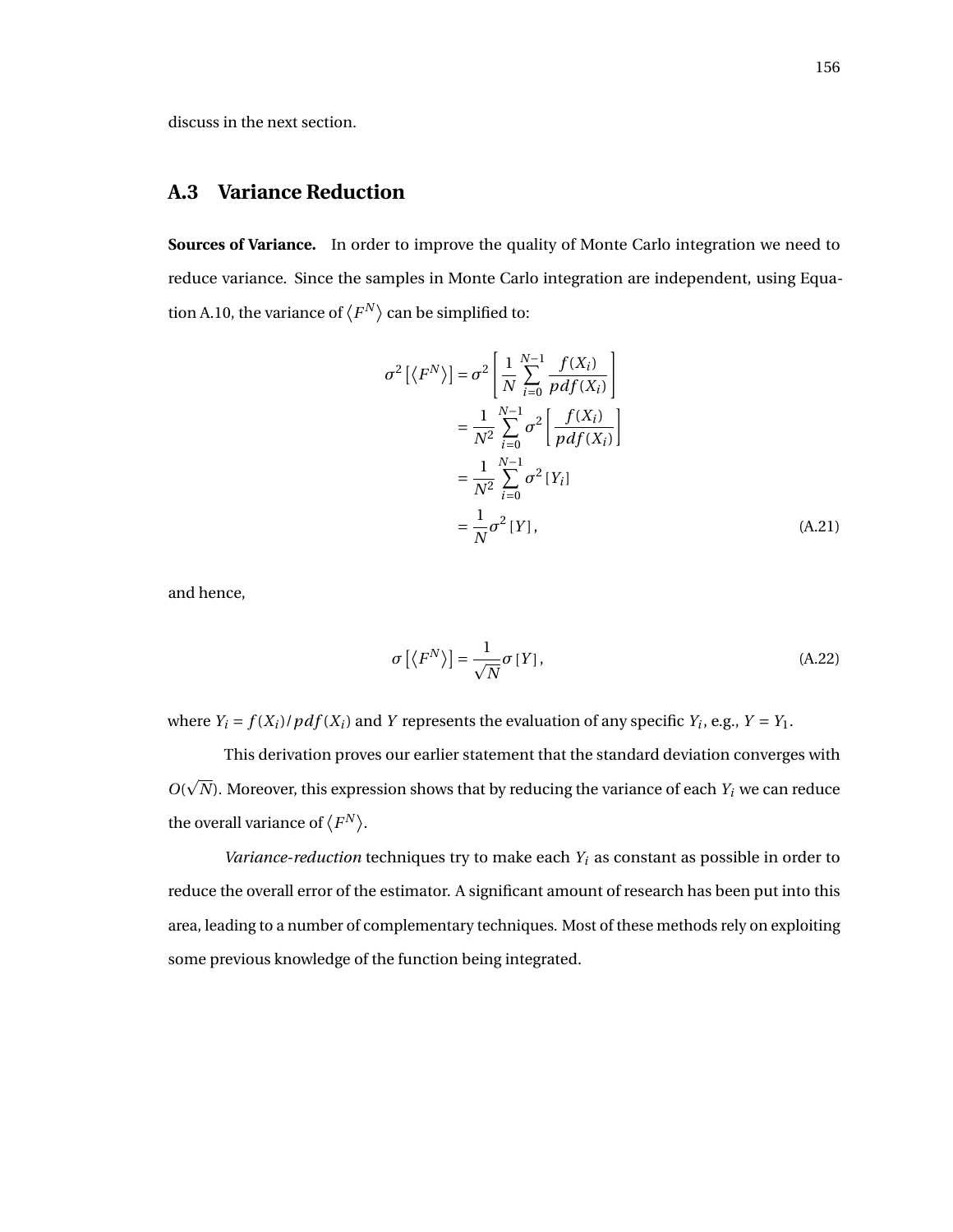### **A.3.1 Importance Sampling**

Importance sampling reduces variance by observing that we have the freedom to choose the PDF used during integration. By choosing samples from a distribution  $pdf(x)$ , which has a *similar shape* as the function  $f(x)$  being integrated, variance is reduced. Intuitively, importance sampling attempts to place more samples where the contribution of the integrand is high, or "important." If we can properly guess the important regions during integration, the variance of the standard Monte Carlo estimator can be significantly reduced.

### **The Perfect Estimator**

To demonstrate the effect of importance sampling, consider a PDF which is exactly proportional to the function being integrated,  $pdf(x) = cf(x)$  for some normalization constant *c*. Since *c* is a constant, if we apply this PDF to the Monte Carlo estimator in Equation [A.19,](#page-6-0) each sample  $X_i$  would have the same value,

$$
Y_i = \frac{f(X_i)}{pdf(X_i)} = \frac{f(X_i)}{cf(X_i)} = \frac{1}{c}.
$$
\n(A.23)

By using this PDF we have succeeded at reducing the variance of each *Y<sup>i</sup>* . In fact, since each *Y<sup>i</sup>* returns the same value, the overall variance is zero!

Since the PDF must integrate to one, it is easy to derive the value of *c*:

$$
c = \frac{1}{\int f(x) \, dx}.\tag{A.24}
$$

This unfortunately shows us that determining the normalization constant *c* in the PDF involves solving the integral we are interested in estimating in the first place. This best case is therefore not a realistic situation. In practice, all validly constructed PDFs will still produce a convergence rate of *σ* ∝ p *N*; however, by choosing a PDF that is similar to *f* (*x*), we can make the variance arbitrarily low.

The only restriction on the PDF, in order to maintain the correct expected value from Equation [A.20,](#page-6-1) is that it must be non-zero everywhere where the function  $f(x)$  is non-zero.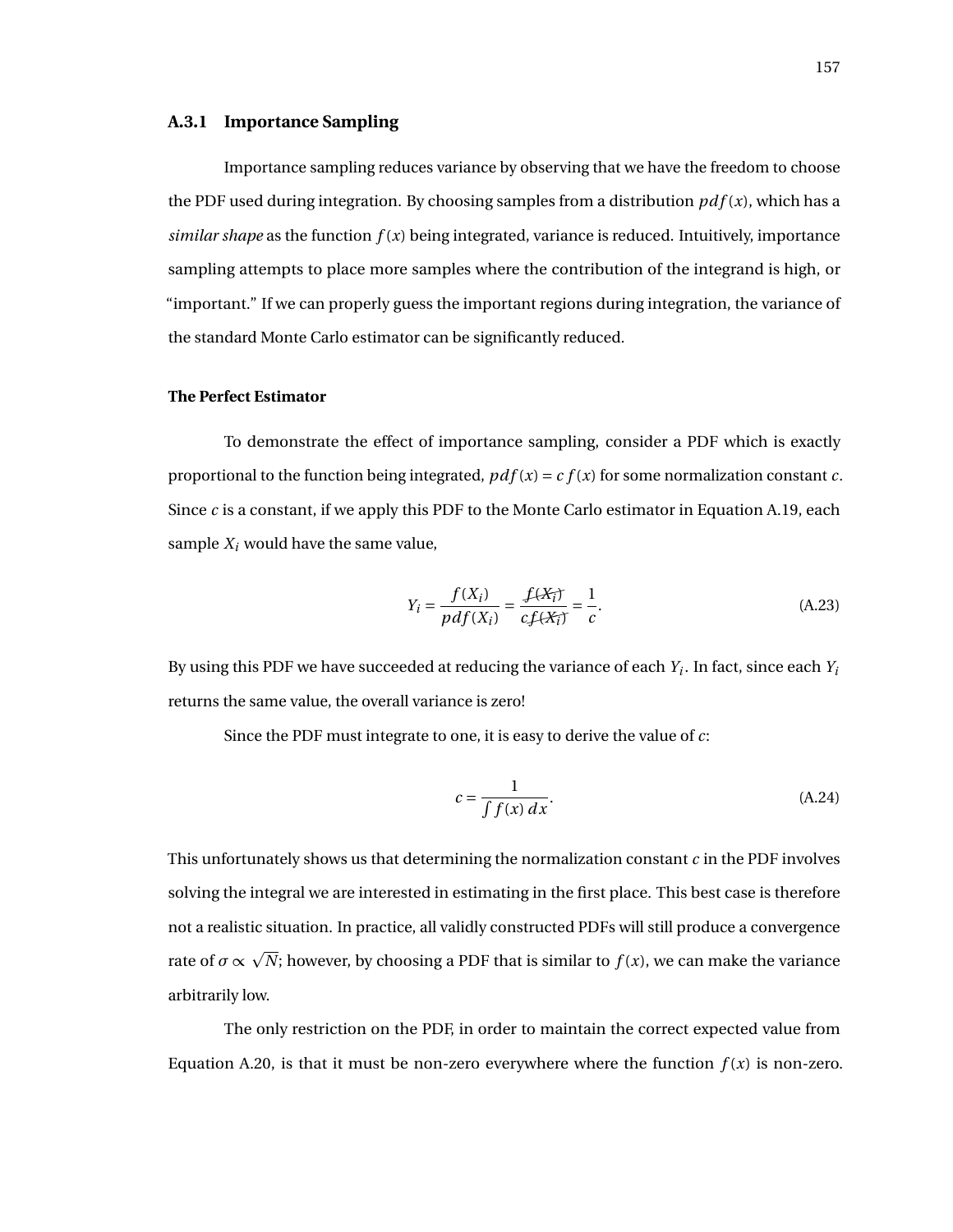<span id="page-9-0"></span>

Figure A.2: Comparison of three probability density functions. The PDF on the right provides variance reduction over the uniform PDF in the center. However, using the PDF on the left would significantly increase variance over simple uniform sampling.

Importance sampling should not be used carelessly however. Though we can decrease the variance by using a "good" importance function, we can also make the variance arbitrarily large by choosing an importance function that increases the variance of *Y* . Figure [A.2](#page-9-0) shows a uniform PDF, as well as examples of PDFs which reduce and increase the overall variance.

### **Importance Sampling Complex Functions**

Most of the time, the integrand  $f(x)$  is very complicated, and we cannot guess its full behavior ahead of time. However, we may know something about its general structure. For instance, the integrand function  $f(x)$  may in fact be the combination of more than one function, e.g.,  $f(x) = g(x)h(x)$ . In these situations, it may not be possible to create a PDF exactly proportional to  $f(x)$ , but, if we know one of the functions in advance, we may be able to construct a PDF proportional to a portion of  $f(x)$ , e.g.,  $pdf_g(x) \propto g(x)$ . In this situation, the Monte Carlo estimator simplifies to:

$$
\langle F^N \rangle = \frac{1}{N} \sum_{i=0}^{N-1} \frac{f(X_i)}{pdf_g(X_i)},
$$
  
= 
$$
\frac{1}{N} \sum_{i=0}^{N-1} \frac{g(X_i) h(X_i)}{c g(X_i)},
$$
  
= 
$$
\frac{1}{c} \sum_{i=0}^{N-1} h(X_i).
$$
 (A.25)

Since  $h(x)$  will in general be smoother than the full  $g(x)h(x)$ , the variance of the Monte Carlo estimator is reduced.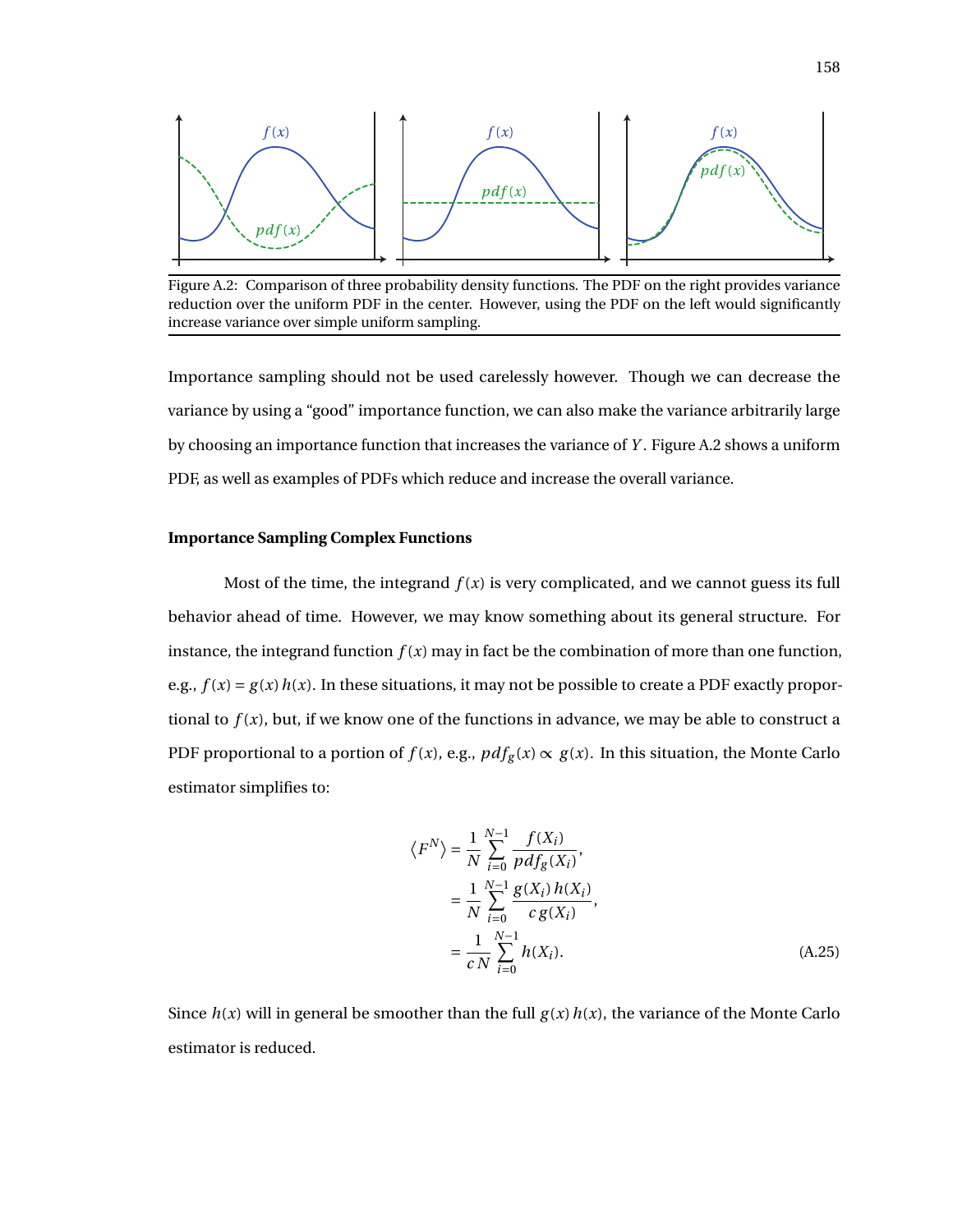### **Multiple Importance Sampling**

What if we could also create a PDF which is proportional to  $h(x)$ ,  $pdf_h \propto h(x)$ ? Should we sample according to  $pdf_h$  or  $pdf_g$ ? As it turns out, we don't have to choose. We can benefit from distributing samples independently from each PDF and combining the results using *multiple importance sampling* [\[Veach and Guibas,](#page--1-5) [1995;](#page--1-5) [Veach,](#page--1-2) [1997\]](#page--1-2).

### **A.3.2 Control Variates**

Control variates is another variance-reduction technique which relies on some prior knowledge of the behavior of *f* . The idea behind control variates is to find a function *g* which can be analytically integrated and subtract it from the integral of *f* :

$$
F = \int_{a}^{b} f(x) dx,
$$
  
=  $\int_{a}^{b} f(x) - g(x) dx + \int_{a}^{b} g(x) dx,$   
=  $\int_{a}^{b} f(x) - g(x) dx + G.$  (A.26)

We can then apply Monte Carlo integration to the modified integrand *f* (*x*)− *g* (*x*):

<span id="page-10-0"></span>
$$
\left\langle F_c^N \right\rangle = \left( \frac{1}{N} \sum_{i=0}^{N-1} \frac{f(X_i) - g(X_i)}{pdf(X_i)} \right) + G,\tag{A.27}
$$

where the value of the integral *G* is known exactly.

If  $f(X_i)$  and  $g(X_i)$  are correlated, then the variance of  $\left\langle F^N \right\rangle$  is reduced. For control variates, *g* should be chosen so that *f* − *g* is nearly constant. In contrast, with importance sampling we tried to choose a PDF,  $pdf = g$ , so that  $f/g$  was nearly constant.

As with importance sampling, we can obtain optimal results by choosing a *g* such that

$$
Y_i = \frac{f(X_i) - g(X_i)}{pdf(X_i)}
$$
\n(A.28)

is a constant. Unfortunately, this again requires knowledge of the true integral *F*.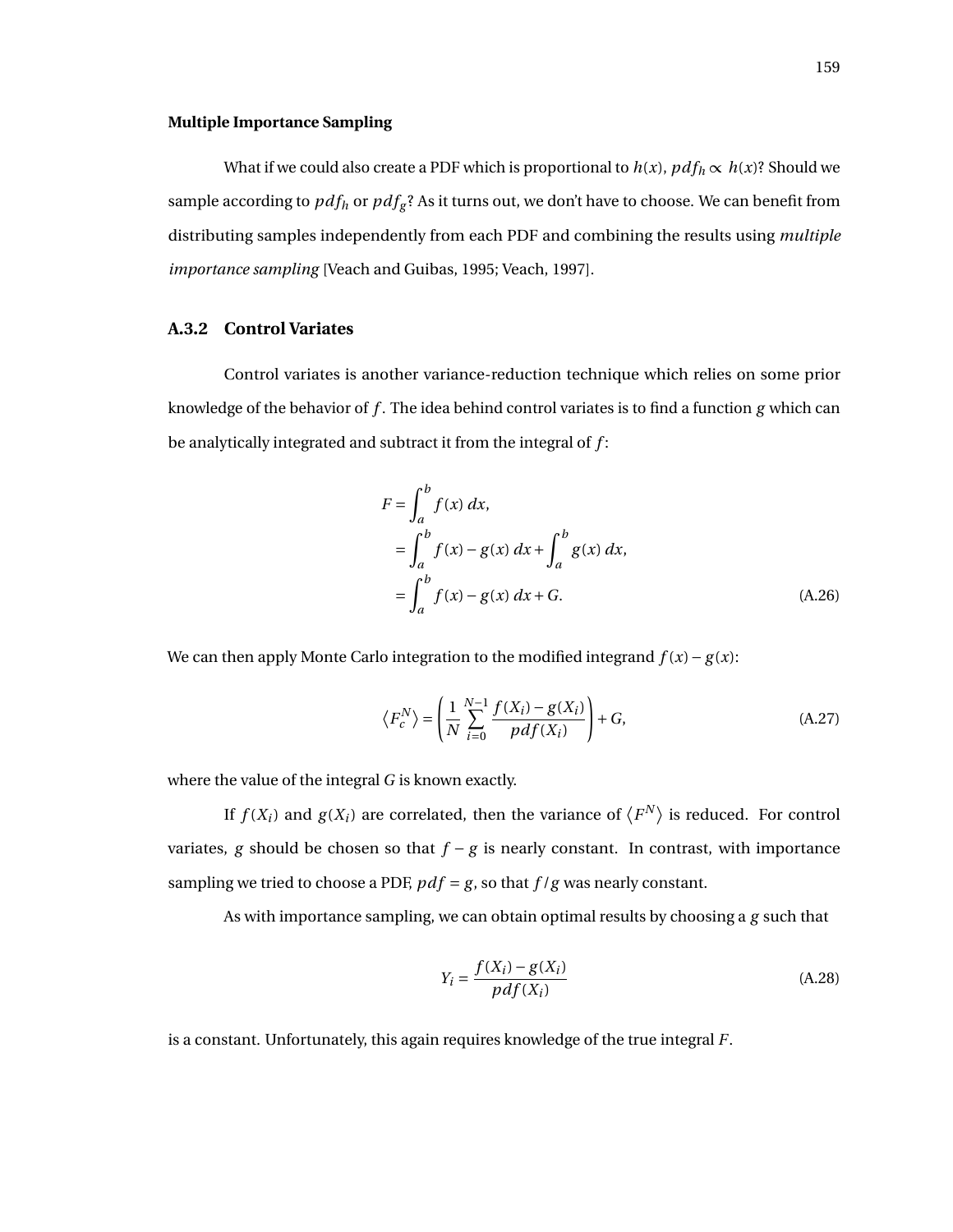Another way to think about control variates is by rewriting Equation [A.27](#page-10-0) as

$$
\langle F_c^N \rangle = \left( \frac{1}{N} \sum_{i=0}^{N-1} \frac{f(X_i)}{pdf(X_i)} \right) + \left( G - \frac{1}{N} \sum_{i=0}^{N-1} \frac{g(X_i)}{pdf(X_i)} \right),
$$
  
=  $\langle F^N \rangle + G - \langle G^N \rangle,$  (A.29)

where the same set of random samples *X<sup>i</sup>* are used in both summations. Using this formulation, control variates can be interpreted as computing the difference between the exact integral *G* and its Monte Carlo approximation  $\langle G^N \rangle$ , and then adding this difference to our original Monte Carlo estimator  $\langle F^N \rangle$ . The idea is to detect what type of errors are introduced during Monte Carlo sampling of a known integral. If *g* and *f* are correlated, then we can expect the same errors to be present in the integral of *f* , so we can remove them.

### **A.3.3 Uniform Sample Placement**

Importance sampling probabilistically places more samples where the function is deemed more important. The problem with this is that it does not eliminate sample "clumping," as the PDF only dictates the expected number, not the actual number, of samples in any given region. Intuitively, sample clumping is wasteful, since a sample that is very close to another does not provide much new information about the function being integrated. In order to obtain the best solution, we want to maximize the amount of information we gain from each sample.

### **Stratified Sampling**

One powerful variance-reduction technique that addresses this problem is called stratified sampling. Stratified sampling works by splitting up the original integral into a sum of integrals over sub-domains. In its simplest form, stratified sampling divides the domain [*a*,*b*] into *N* sub-domains (or *strata*) and places a random sample within each of these intervals. If using a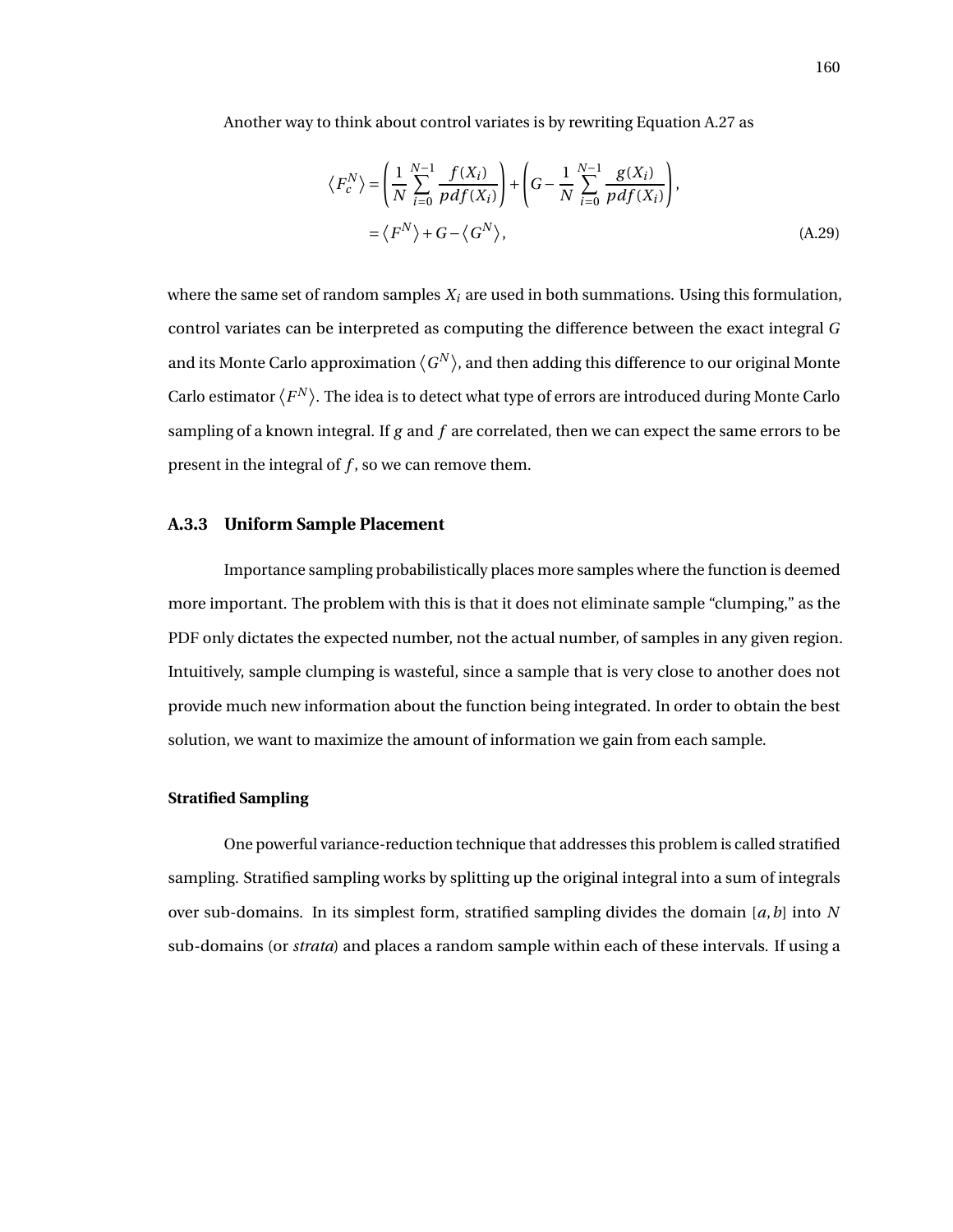uniform PDF, with  $\xi_i \in [0, 1)$ , this can be expressed as

<span id="page-12-0"></span>
$$
\langle F_s^N \rangle = \frac{(b-a)}{N} \sum_{i=0}^{N-1} f(X_i),
$$
  
= 
$$
\frac{(b-a)}{N} \sum_{i=0}^{N-1} f\left(a + \frac{i + \xi_i}{N}(b-a)\right)
$$
  
= 
$$
\frac{(b-a)}{N} \sum_{i=0}^{N-1} f\left(a + \xi_i^N(b-a)\right).
$$
 (A.30)

Compare this estimator to the expanded basic estimator in Equation [A.14.](#page-3-3) Most of the time, stratification can be added by simply replacing a canonical random number  $\xi_i \in [0,1)$  with a sequence of stratified random numbers in the same range  $\xi_i^N = \frac{i+\xi_i}{N}$  $\frac{+ \varsigma_i}{N}$ .

It can be shown that stratified sampling can never result in higher variance than pure random sampling. In fact, stratified sampling is asymptotically better, since the error reduces linearly with the number of samples,  $\sigma \propto 1/N$ . Therefore, whenever possible, stratified sampling *should* be used.

Stratified sampling does place more restrictions on the sampling process. This can become problematic when, for instance, the number of samples is not known in advance. Furthermore, though it is possible to extend stratified sampling to higher dimensions, in general,  $N^{\bar{d}}$ strata would need to be created for a *d* dimensional domain. This explosion of samples can make fine-grained control of simulation times difficult.

**Comparison to Deterministic Quadrature.** Stratified sampling incorporates ideas from deterministic quadrature, while still retaining the statistical properties of Monte Carlo integration. It is informative to compare Equation [A.30](#page-12-0) to a simple Riemann summation of the integral:

$$
F = \int_{a}^{b} f(x) \, dx \approx \sum_{i=0}^{N-1} f(x_i) \, \Delta x,\tag{A.31}
$$

$$
\approx \sum_{i=0}^{N-1} f\left(a + \frac{i}{N}(b-a)\right) \frac{(b-a)}{N},\tag{A.32}
$$

$$
\approx \frac{(b-a)}{N} \sum_{i=0}^{N-1} f\left(a + \frac{i}{N}(b-a)\right).
$$
 (A.33)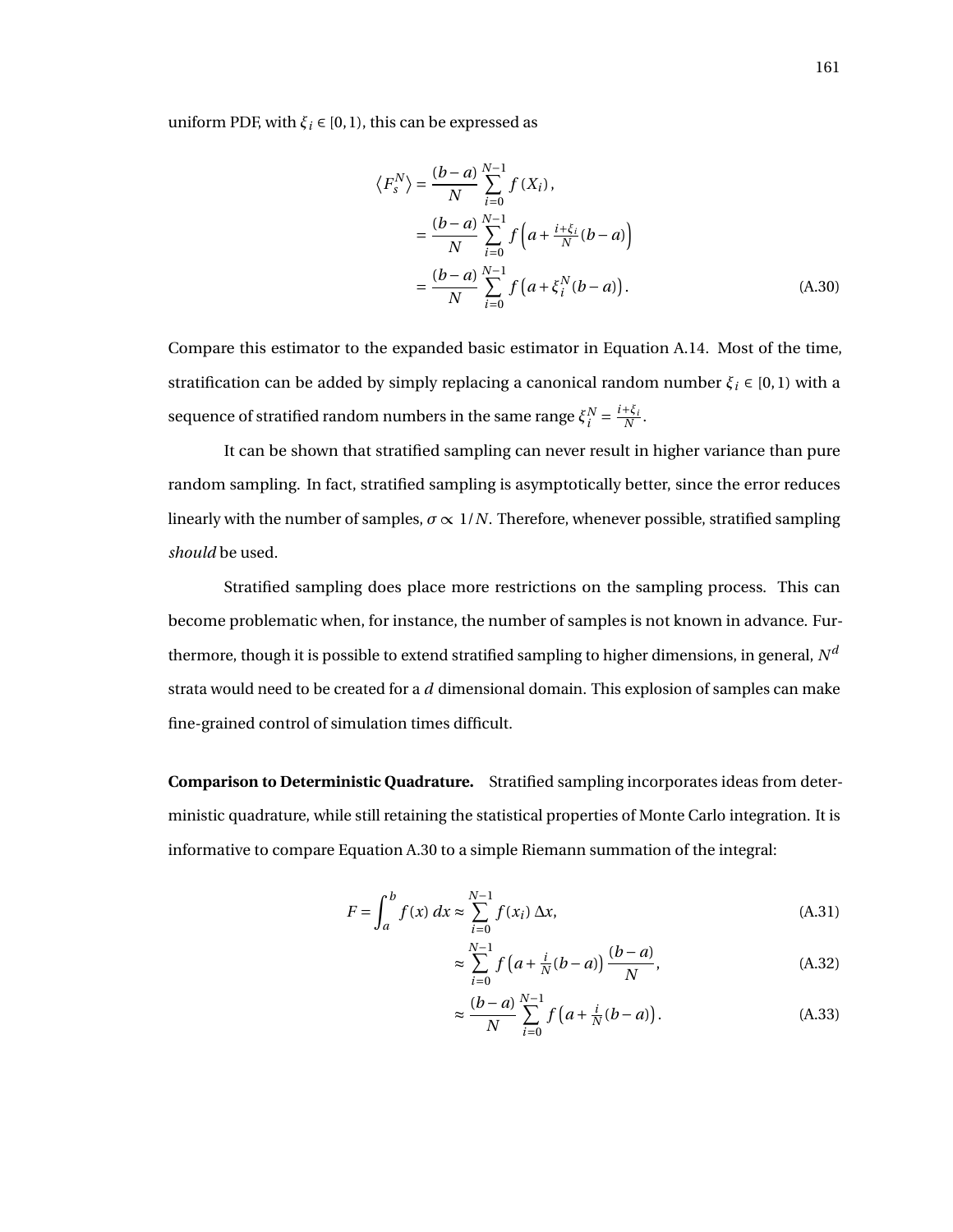<span id="page-13-0"></span>

Figure A.3: Deterministic quadrature techniques such as a Riemann summation (left) sample the function at *regular* intervals. Conceptually, stratified Monte Carlo integration (right) performs a very similar summation, but instead evaluates the function at a *random* location within each of the strata.

In effect, the only difference between the Riemann sum and the stratified estimator in Equation [A.30](#page-12-0) is that Riemann summation evaluates the function at deterministic locations within the domain (the start of each stratum in the above example) whereas stratified Monte Carlo places the samples randomly within each stratum. This distinction is illustrated in Figure [A.3.](#page-13-0)

### **Other Approaches**

There is a wide range of other methods to more uniformly distribute samples. We illustrate some of these approaches in Figure [A.4.](#page-14-0) Other stratification approaches developed include N-Rooks [\[Shirley,](#page--1-6) [1990\]](#page--1-6) or Latin hypercube sampling [\[McKay et al.,](#page--1-7) [1979\]](#page--1-7), multi-jittered [\[Chiu et al.,](#page--1-8) [1994\]](#page--1-8) and orthogonal array sampling [\[Owen,](#page--1-9) [1992\]](#page--1-9), and multi-stage N-Rooks sampling [\[Wang](#page--1-10) [and Sung,](#page--1-10) [1999\]](#page--1-10). [Veach](#page--1-2) [\[1997\]](#page--1-2) provides a good overview of these approaches.

Several advanced techniques go beyond analyzing just the variance of the Monte Carlo estimator. One approach is to measure the quality of the sample distribution based on frequency analysis of the variance. This analysis shows that, to minimize variance while avoiding aliasing artifacts beyond the Nyquist limit, a sample distribution conforming to a blue-noise frequency spectrum is desirable [\[Cook,](#page--1-11) [1986;](#page--1-11) [Mitchell,](#page--1-12) [1991\]](#page--1-12). In fact, this distribution of samples has been observed in the placement of photoreceptors in the eye of the rhesus monkey [\[Yellott,](#page--1-13) [1983\]](#page--1-13).

Another technique is to compute the *discrepancy* [\[Shirley,](#page--1-1) [1991\]](#page--1-1) of the points, which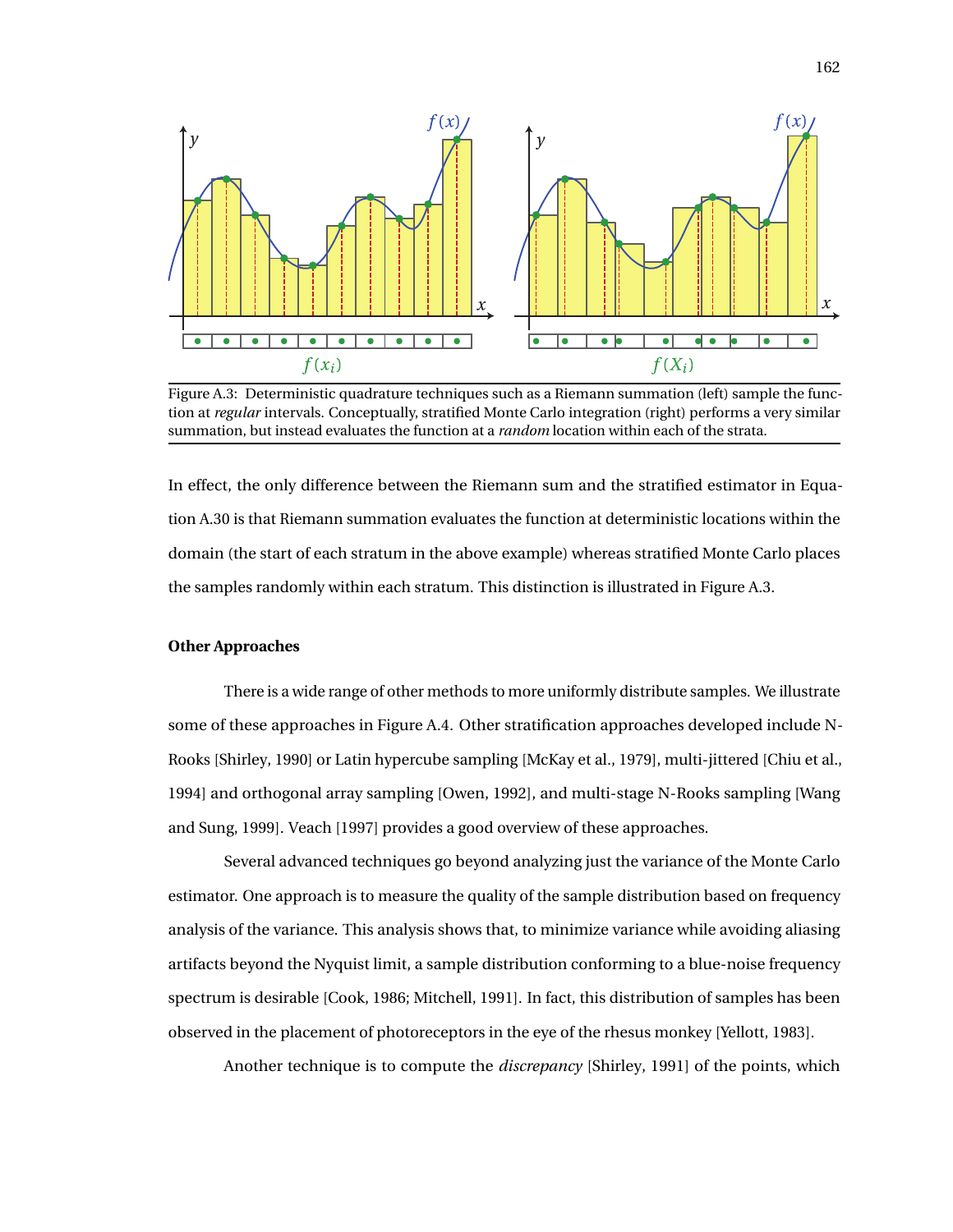<span id="page-14-0"></span>

Figure A.4: An illustration comparing several 2D sampling approaches each using 16 samples. Purely random sampling (top left) can suffer from clumping, which increases variance by undersampling other regions of the integrand. All of the other approaches illustrated try to minimize this clumping to reduce variance.

measures how much the density of the points varies from one location to the next. Quasi-Monte Carlo techniques take this a step further and completely replace the use of pseudo-random numbers with judiciously tailored deterministic sequences. These quasi-random numbers are constructed explicitly to minimize clumping by reducing the discrepancy of the point set. Quasi-Monte Carlo sampling is therefore also referred to as low-discrepency sampling. [Niederreiter](#page--1-14) [\[1992\]](#page--1-14) provides an excellent theoretical introduction to Quasi-Monte Carlo techniques. Quasi-Monte Carlo techniques were introduced to computer graphics by [Keller.](#page--1-15) See his dissertation and recent technical report for a thorough introduction [\[1998;](#page--1-15) [2003\]](#page--1-16).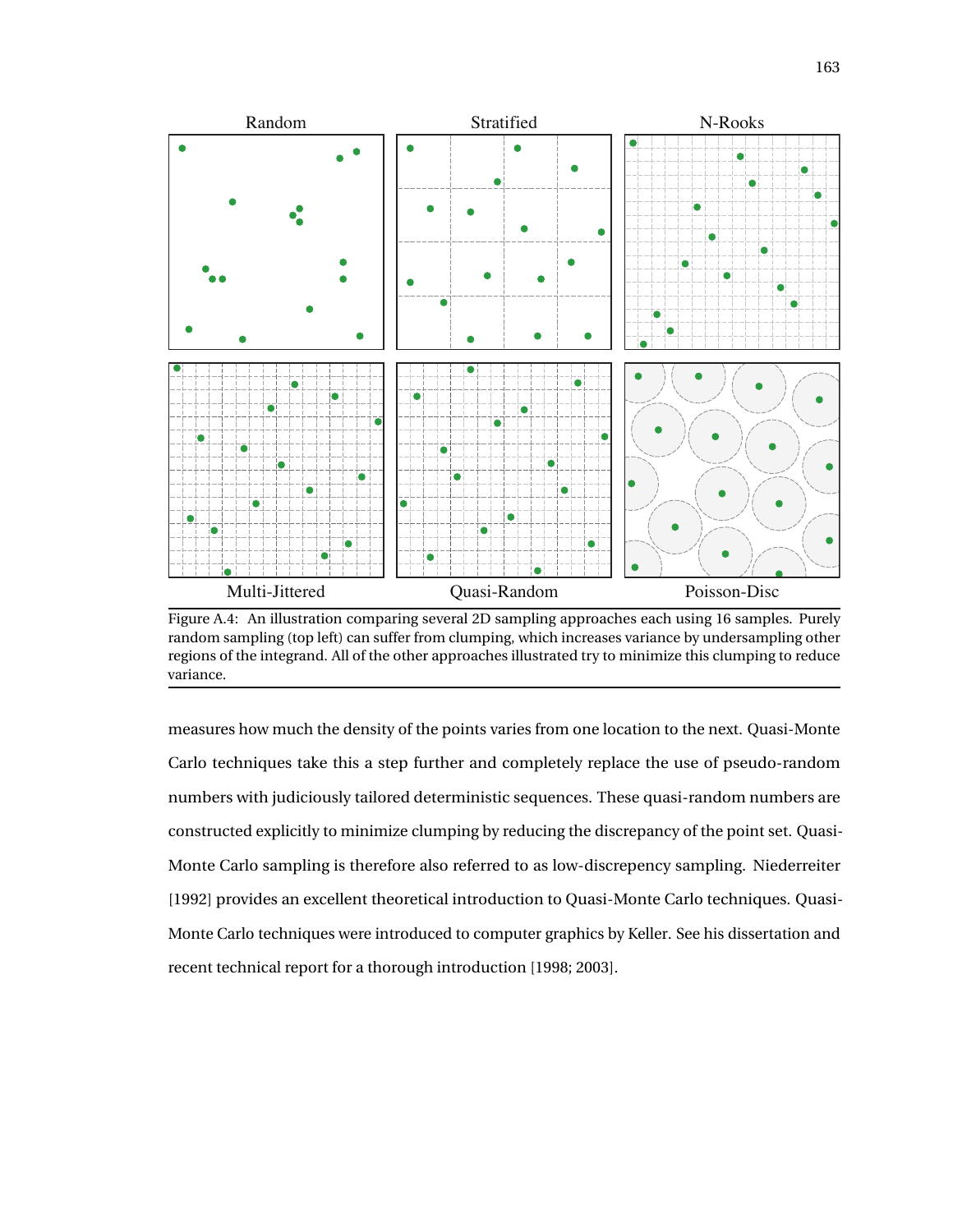### **A.3.4 Adaptive Sampling**

Like importance sampling, adaptive sampling is another technique which tries to intelligently place more samples where they will provide the most benefit. However, importance sampling requires some *a priori* knowledge of the function being integrated, whereas adaptive sampling relaxes this requirement by inferring this information *on the fly* during the sampling process.

Adaptive sampling tries to reduce variance by making adaptive decisions based on the samples taken so far and placing future samples in areas of high variance. The motivation for this approach is that regions of the integrand which are smooth can be well approximated using only a few samples, whereas regions with rapid variation require more samples to faithfully capture the behavior of the integrand.

A number of adaptive sampling techniques have been developed in computer graphics, most of which deal exclusively with adaptively sampling the image plane. In addition to introducting ray tracing, [Whitted](#page--1-17) [\[1980\]](#page--1-17) also proposed the use of a hierarchical adaptive sampling technique to increase the sample density around image discontinuities. Several other researchers have proposed stochastic adaptive sampling of the image plane [\[Dippé and Wold,](#page--1-18) [1985;](#page--1-18) [Mitchell,](#page--1-19) [1987;](#page--1-19) [Painter and Sloan,](#page--1-11) [1989;](#page--1-11) [Mitchell,](#page--1-12) [1991\]](#page--1-12).

Though adaptive sampling can be a very effective optimization technique, a number of issues complicate its use in practice. Firstly, choosing a robust adaptive refinement criterion can be very difficult and application specific. This can be particularly challenging in the context of Monte Carlo ray tracing since each Monte Carlo sample contains significant variance, making features and noise indistinguishable during adaptive sample refinement. Nevertheless, successful applications of Monte Carlo adaptive sampling in computer graphics do exist. For instance, the irradiance caching algorithm described in Chapter [3](#page--1-20) and our volumetric radiance caching scheme developed in Chapter [6](#page--1-20) are in essence approaches for adaptively sampling the indirect illumination on surfaces and within media, respectively. Another consideration with adaptive sampling is that, unlike importance sampling, it can introduce unbounded systematic errors unless special precautions are taken [\[Kirk and Arvo,](#page--1-11) [1991\]](#page--1-11). This systematic error, called *bias*, is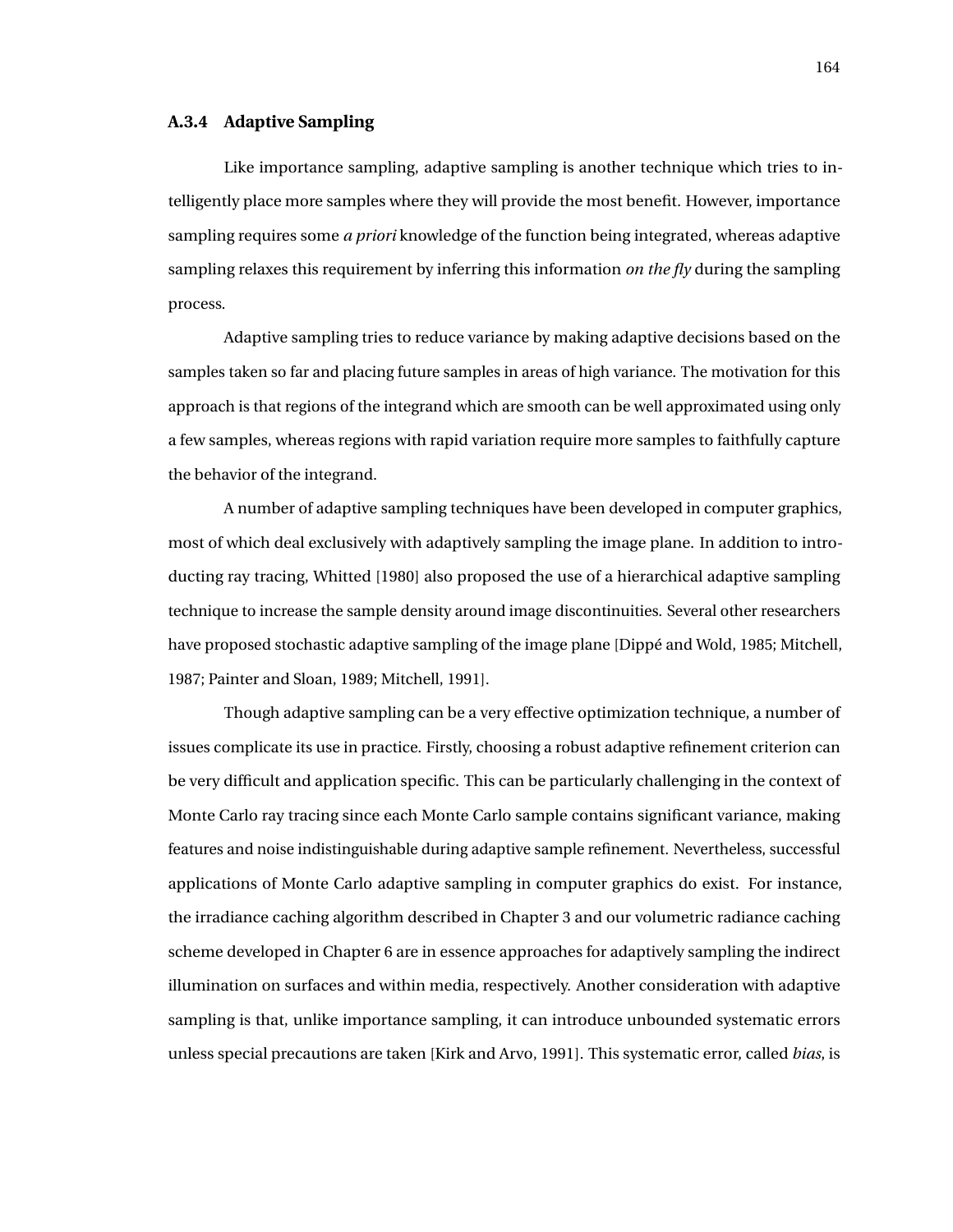discussed in the next section.

### **A.3.5 Biased Monte Carlo**

Estimators that always produce the correct expected value (like the ones we have considered so far) are called *unbiased* estimators. By using unbiased estimators, due to Equation [A.15,](#page-4-0) we can be confident that the expected value of the estimator, using any number of samples, will always be correct. The only error in unbiased estimators is variance.

However, it is also possible to construct estimators which do not satisfy Equation [A.15.](#page-4-0) These estimators are called *biased*, since, in addition to variance, they also contain a systematic bias:

$$
\beta[\langle F^N \rangle] = E[\langle F^N \rangle] - F,\tag{A.34}
$$

which is the difference in the expected value of the estimator and the actual value of the integral.

A biased estimator is called *consistent* if it converges to the correct result with more samples. Hence, consistent biased estimators satisfy Equation [A.16](#page-4-1) but not Equation [A.15.](#page-4-0) A simple example of a consistent but biased estimator for *I* would be

$$
F \approx (b - a) \frac{1}{N + 1} \sum_{i=0}^{N-1} f(X_i).
$$
 (A.35)

It is easy to see that this estimator does not have the correct expected value, but as we increase the number of samples it does converge to the solution.

Sometimes it is useful to use biased estimators if they result in significantly reduced variance. All the techniques developed in this dissertation are consistent biased Monte Carlo methods, which introduce bias for exactly this purpose.

Sometimes, a more informative way to think about biased estimators is that they compute *unbiased* estimates of the *wrong* answer! In effect, biased estimators replace the integral *I* with a different integral  $\overline{I}$ , which has some desirable properties. For instance, it could be easier to integrate, or it could have lower variance. In a consistent estimator, as we increase the number of samples, the properties of  $\overline{I}$  start to resemble the true function  $I$  more closely.